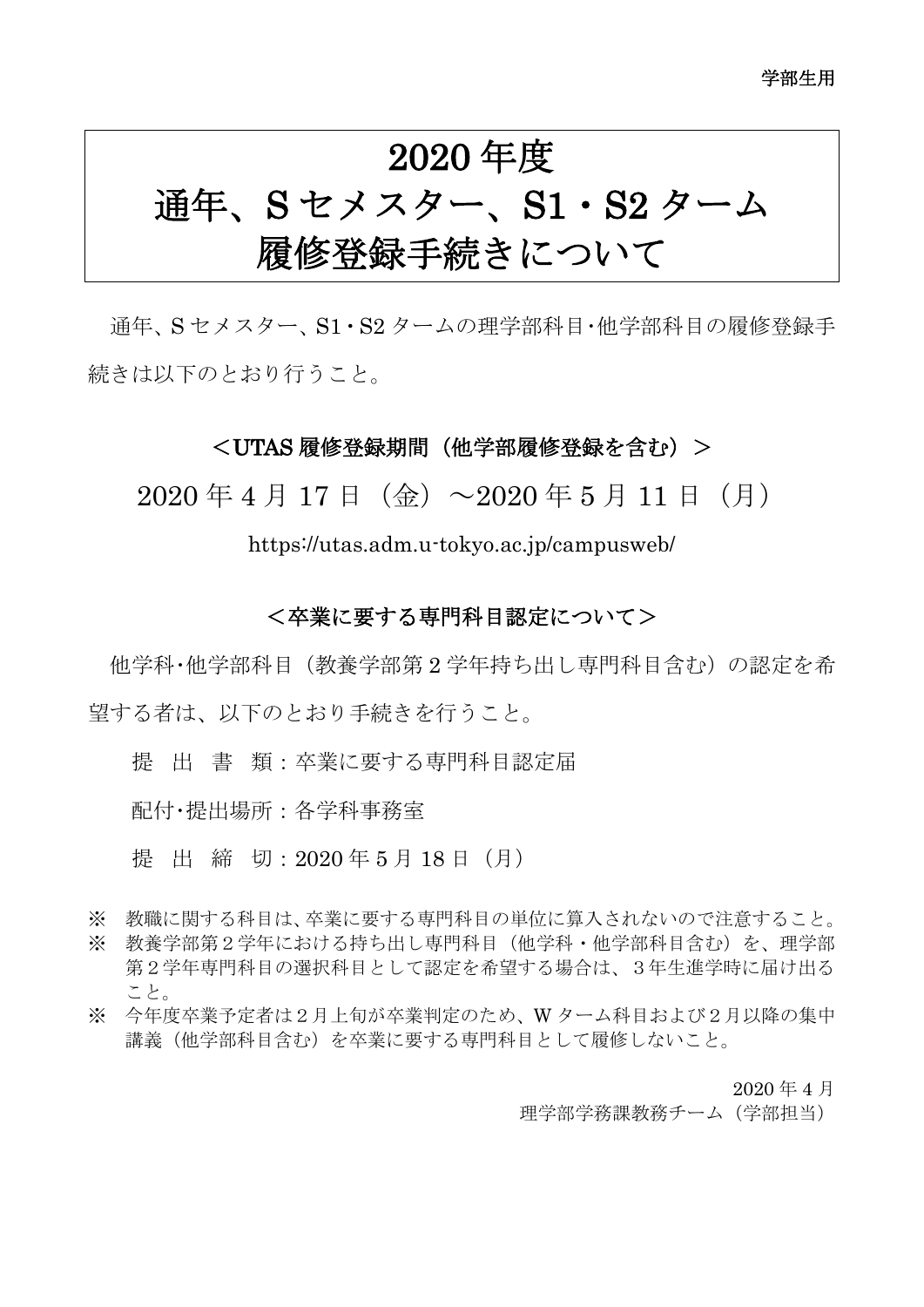# Course Registration for S Semester, S1 and S2 Term 2020

#### <Course Registration Period>

Students must complete their course registration within the designated period through UTAS (https://utas.adm.u-tokyo.ac.jp/campusweb/).

April 17, 2020 (Fri.) - May 11, 2019 (Mon.)

### < Approval of Credits>

Students who intend to transfer credits from other departments / faculties to their own departments / faculties are required to submit 'Request for Approval of Credits for the Degree (卒業に要する専門科目認定届)' to their department office.

## Deadline: May 18, 2020 (Mon.)

- Please note that the courses for Educational Personnel Certification are NOT transferable for their degree.
- $\triangleright$  Students who are expected to graduate in March 2021 must only enroll in courses that end completely by February 2021.

April, 2020 Student Affairs Office, Faculty of Science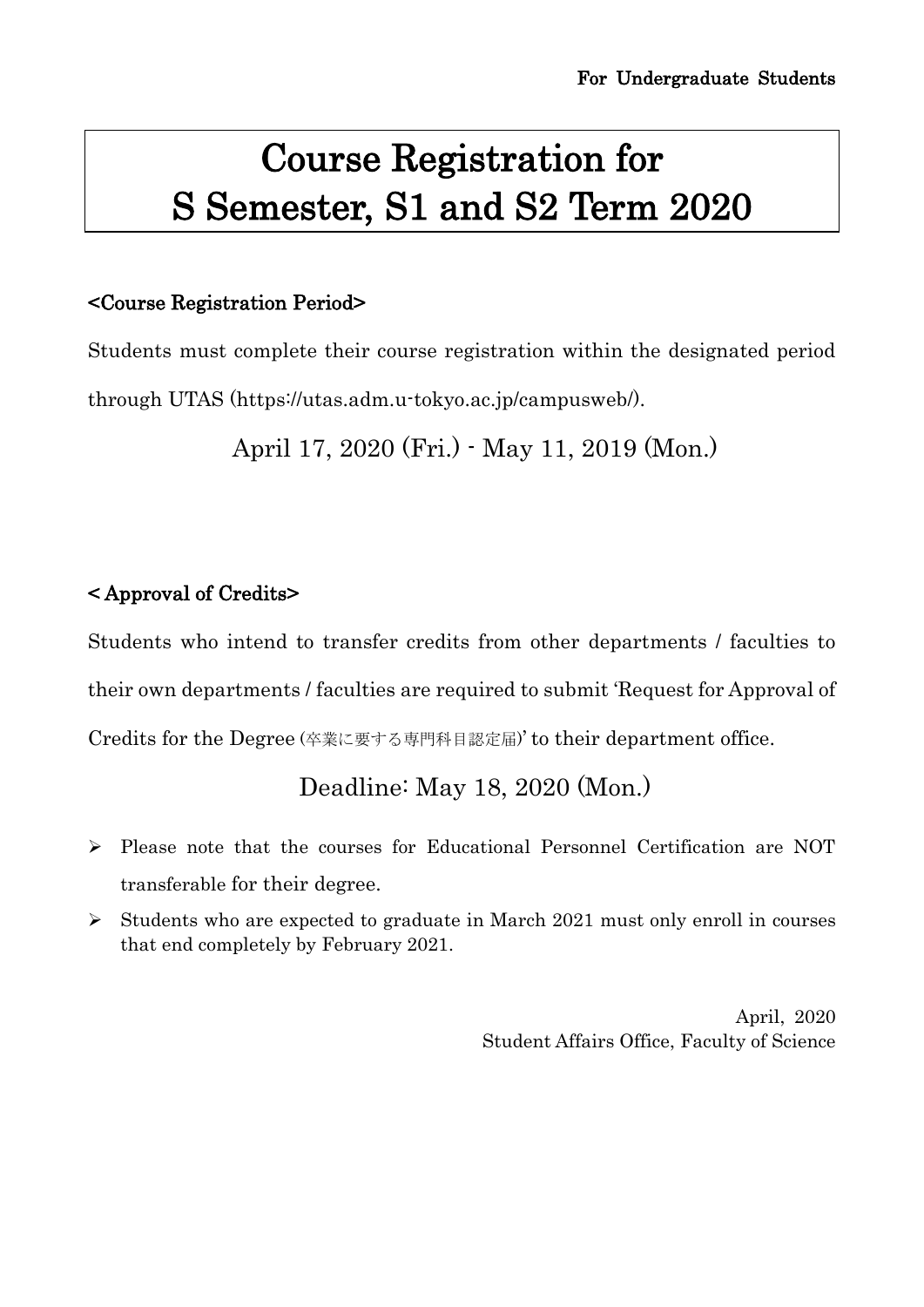### 2020 年度 理学部学生注意事項

- 1.履修について
	- ●履修登録は全て UTAS で行います。ログイン後、利用者マニュアルを必ず確認すること。 https://utas.adm.u-tokyo.ac.jp/campusweb/
	- 必ず以下の履修登録期間内に履修登録を行うこと。 通年、Sセメスター、S1・S2 ターム: 4月 17日 (金) ~5月 11日 (月)  $A$ セメスター、A1・A2 ターム: 9月 25日(金)~10月8日(木)
	- 不可、未受験科目を再履修する場合は、改めて履修登録をすること。
	- 教養学部第2学年における持ち出し専門科目を落としている場合は、必ず3年A セメスタ ー、A1・A2 タームで取得すること。
	- 重複履修は認めません。ただし、振替履修、過年度試験の利用を希望する場合は、学科事務 室へ確認すること。

- 2. 成績について
	- 成績は UTAS で確認すること。
	- UTAS では修得した全ての単位数が表示されますが、卒業要件単位数とは必ずしも一致し ないので注意すること。
	- 教職に関する科目は、卒業に要する専門科目の単位に算入されないので注意すること。
	- 詳細は理学部便覧を参照すること。
- 3. 証明書について
	- 各種証明書は全学共通自動証明書発行機で発行できます。ID とパスワードは UTAS のもの と同じです。
- 4.異動について
	- 休学、退学等をする場合は、予定日の1か月前までに、学内統一様式により各学科事務室へ 願い出ること。
	- 海外へ渡航する場合は、海外旅行届を各学科事務室へ提出すること。

緊急時等に安否確認や情報提供などを行うため、住所、電話番号、メールアドレス等の連絡先が 変更になった場合は必ず UTAS で最新の情報に更新すること。

振替履 修:履修時間割上は埋まっているが、実際には実験等の行われない時間帯に教職科 目等の履修を希望する場合

過年度試験:以前履修したが単位が修得されていない必修科目等と、今年度履修する必修科 目等が履修時間割上重なっている場合